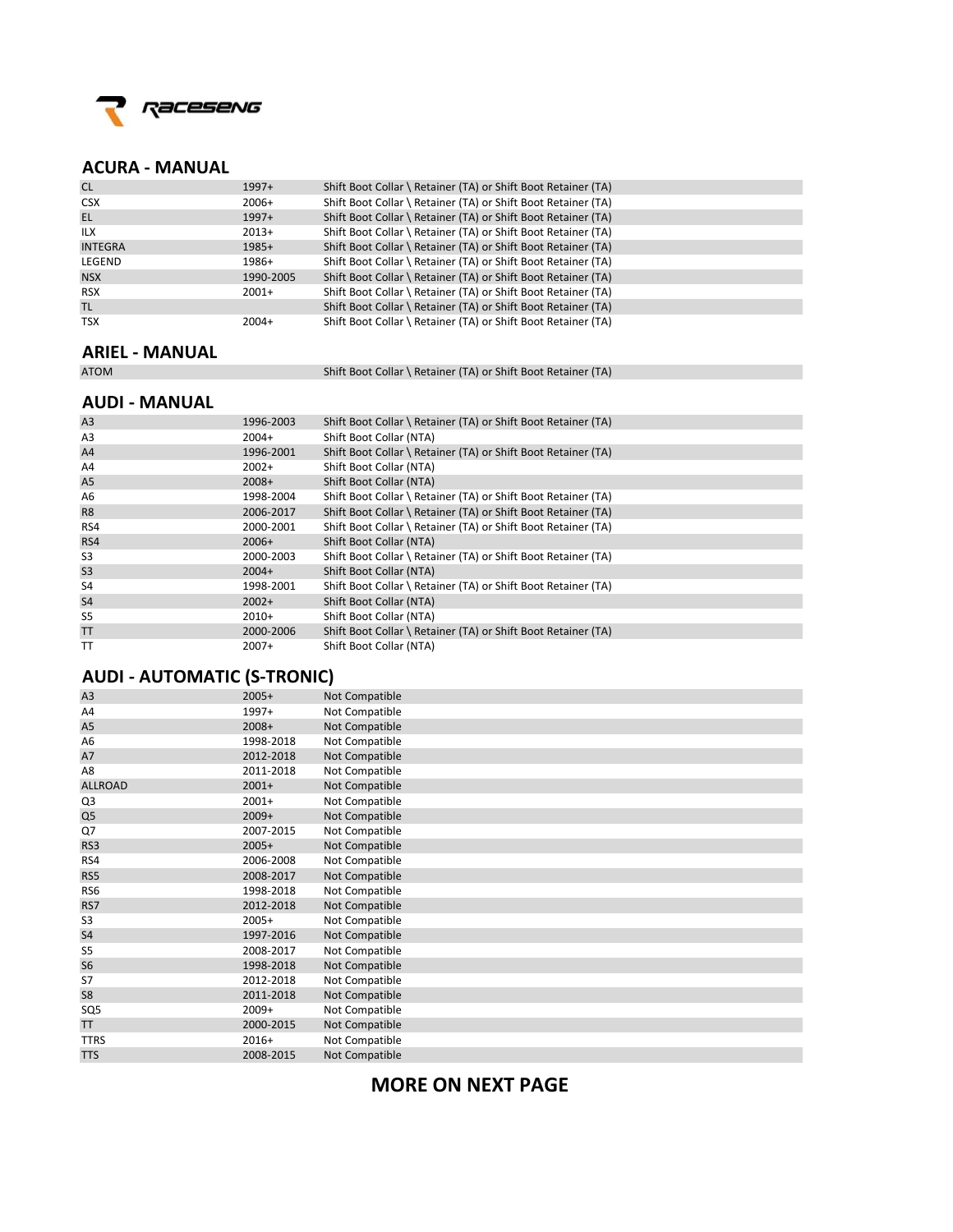#### **BMW - MANUAL**

| 1 Series        | $1983+$ | Shift Boot Collar (NTA) |
|-----------------|---------|-------------------------|
| 2 Series        | $1983+$ | Shift Boot Collar (NTA) |
| 3 Series        | $1983+$ | Shift Boot Collar (NTA) |
| 4 Series        | $1983+$ | Shift Boot Collar (NTA) |
| 5 Series        | $1983+$ | Shift Boot Collar (NTA) |
| 6 Series        | $1983+$ | Shift Boot Collar (NTA) |
| <b>M</b> Series | $1983+$ | Shift Boot Collar (NTA) |
| Z Series        | 1983+   | Shift Boot Collar (NTA) |

### **CADILLAC - MANUAL**

| ATS-V | 2016+ | Shift Boot Collar (NTA) |
|-------|-------|-------------------------|
| CTS-V | 2004+ | Shift Boot Collar (NTA) |

#### **CHEVROLET - MANUAL**

| Camaro            | 1967-1968 | Shift Boot Collar \ Retainer (TA) or Shift Boot Retainer (TA) |
|-------------------|-----------|---------------------------------------------------------------|
| Camaro            | 1969-1992 | Shift Boot Collar \ Retainer (TA) or Shift Boot Retainer (TA) |
| Camaro            | 1993-2002 | Shift Boot Collar \ Retainer (TA) or Shift Boot Retainer (TA) |
| Camaro SS\1LE\ZL1 | 2013-2015 | Shift Boot Collar (NTA)                                       |
| Camaro SS\1LE\ZL1 | $2016+$   | Camaro Manual (NTA)                                           |
| Chevelle          |           | Shift Boot Collar \ Retainer (TA) or Shift Boot Retainer (TA) |
| Corvette - C1     | 1953-1962 | Shift Boot Collar \ Retainer (TA) or Shift Boot Retainer (TA) |
| Corvette - C2     | 1963-1967 | Shift Boot Collar \ Retainer (TA) or Shift Boot Retainer (TA) |
| Corvette - C3     | 1968-1982 | Shift Boot Collar \ Retainer (TA) or Shift Boot Retainer (TA) |
| Corvette - C4     | 1984-1996 | Shift Boot Collar \ Retainer (TA) or Shift Boot Retainer (TA) |
| Corvette - C5     | 1997-2004 | Shift Boot Collar \ Retainer (TA) or Shift Boot Retainer (TA) |
| Corvette - C6     | 2005-2013 | Shift Boot Collar (NTA)                                       |
| Corvette - C7     | 2014-2019 | Shift Boot Collar (NTA)                                       |

#### **DATSUN - MANUAL**

| 240Z  | Shift Boot Collar \ Retainer (TA) or Shift Boot Retainer (TA) |
|-------|---------------------------------------------------------------|
| 260Z  | Shift Boot Collar \ Retainer (TA) or Shift Boot Retainer (TA) |
| 280Z  | Shift Boot Collar \ Retainer (TA) or Shift Boot Retainer (TA) |
| 300ZX | Shift Boot Collar \ Retainer (TA) or Shift Boot Retainer (TA) |

#### **DODGE - MANUAL**

| Challenger | 2008-2015 | Shift Boot Collar \ Retainer (TA) or Shift Boot Retainer (TA) |
|------------|-----------|---------------------------------------------------------------|
| Challenger | $2016+$   | Shift Boot Collar \ Retainer (TA) or Shift Boot Retainer (TA) |
| Charger    | $2008+$   | Shift Boot Collar \ Retainer (TA) or Shift Boot Retainer (TA) |
| Cummins    | $2006+$   | Shift Boot Collar \ Retainer (TA) or Shift Boot Retainer (TA) |
| Dart       |           | Shift Boot Collar \ Retainer (TA) or Shift Boot Retainer (TA) |
| Ram        | $2006+$   | Shift Boot Collar \ Retainer (TA) or Shift Boot Retainer (TA) |
| Viper      | 1992-2017 | Shift Boot Collar \ Retainer (TA) or Shift Boot Retainer (TA) |

### **FIAT - MANUAL**

| 124 Spider | Not Compatible          |
|------------|-------------------------|
| 500T       | Shift Boot Collar (NTA) |
| Abarth     | Shift Boot Collar (NTA) |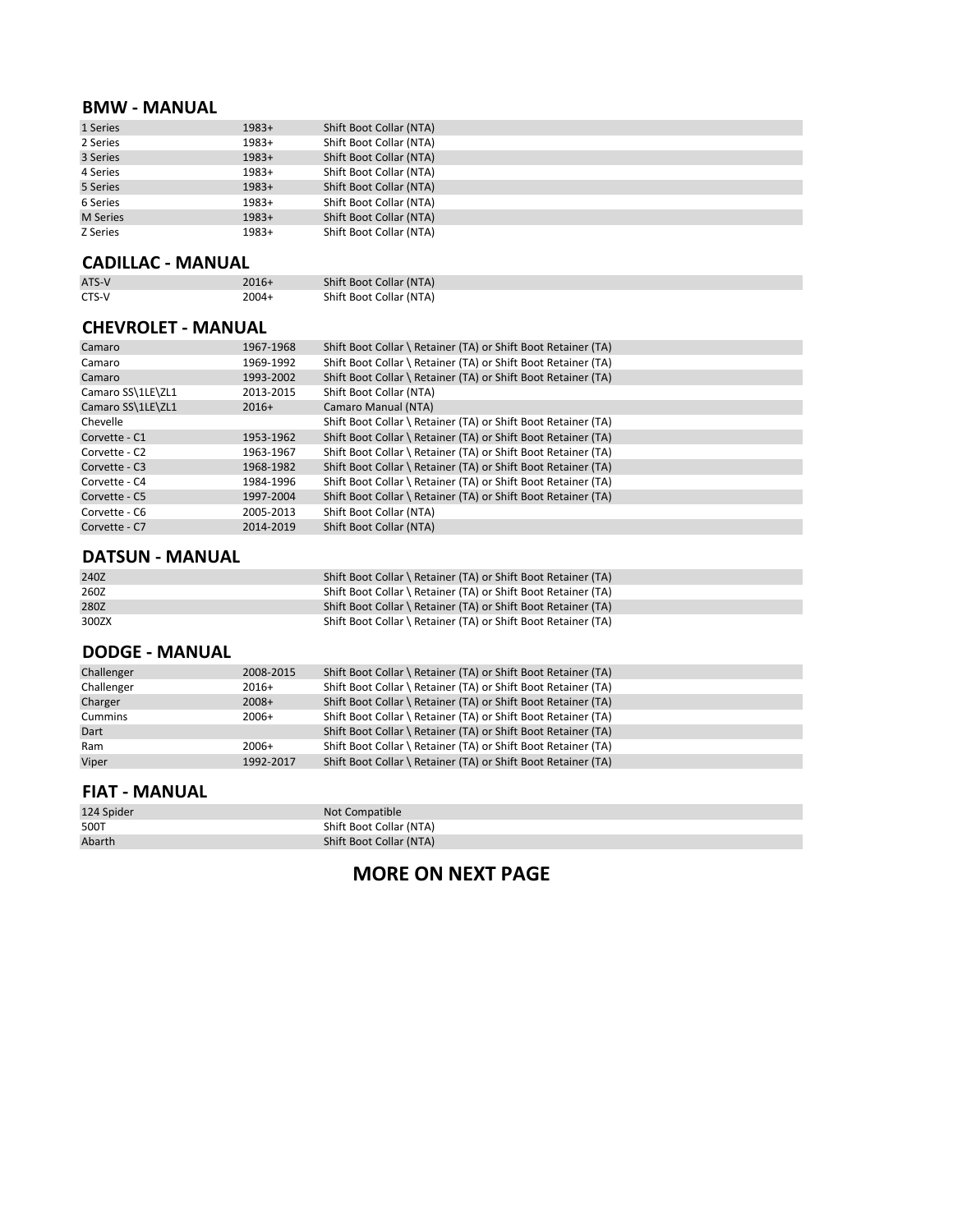#### **FORD - MANUAL**

| Fairlane              |           | Shift Boot Collar \ Retainer (TA) or Shift Boot Retainer (TA) |
|-----------------------|-----------|---------------------------------------------------------------|
| Falcom                |           | Shift Boot Collar \ Retainer (TA) or Shift Boot Retainer (TA) |
| Fiesta ST             | $2014+$   | Not Compatible                                                |
| Focus                 | 1998-2017 | Shift Boot Collar \ Retainer (TA) or Shift Boot Retainer (TA) |
| Focus RS              | $2016+$   | Not Compatible                                                |
| <b>Focus ST</b>       | $2012+$   | Not Compatible                                                |
| GT                    | 2005-2010 | Shift Boot Collar \ Retainer (TA) or Shift Boot Retainer (TA) |
| Mustang               | 1979-2004 | Shift Boot Collar \ Retainer (TA) or Shift Boot Retainer (TA) |
| <b>Mustang</b>        | 2005-2014 | Shift Boot Collar \ Retainer (TA) or Shift Boot Retainer (TA) |
| Mustang (MGW Shifter) | $2015+$   | Shift Boot Collar \ Retainer (TA) or Shift Boot Retainer (TA) |
| Mustang GT\V6\Eco     | $2015+$   | Not Compatible                                                |
| GT350 \ GT350R        | 2015+     | Not Compatible                                                |
| GT500                 | 2007-2009 | Shift Boot Collar \ Retainer (TA) or Shift Boot Retainer (TA) |
| GT500                 | 2010-2014 | Shift Boot Collar \ Retainer (TA) or Shift Boot Retainer (TA) |
| Shelby                | 2007-2009 | Shift Boot Collar \ Retainer (TA) or Shift Boot Retainer (TA) |
| Shelby                | 2010-2013 | Shift Boot Collar \ Retainer (TA) or Shift Boot Retainer (TA) |
| Shelby GT350          | 2010-2013 | Shift Boot Collar \ Retainer (TA) or Shift Boot Retainer (TA) |
| Shelby Super Snake    | 2007      | Shift Boot Collar \ Retainer (TA) or Shift Boot Retainer (TA) |
| Pantera               | 1971-1992 | Shift Boot Collar \ Retainer (TA) or Shift Boot Retainer (TA) |
| Probe                 | 1989-1997 | Shift Boot Collar \ Retainer (TA) or Shift Boot Retainer (TA) |
|                       |           |                                                               |

#### **HONDA - MANUAL**

| Accord       | $1985+$ | Shift Boot Collar \ Retainer (TA) or Shift Boot Retainer (TA) |
|--------------|---------|---------------------------------------------------------------|
| Civic        | $1983+$ | Shift Boot Collar \ Retainer (TA) or Shift Boot Retainer (TA) |
| Civic SI     | $1983+$ | Shift Boot Collar \ Retainer (TA) or Shift Boot Retainer (TA) |
| Civic Type R | $2016+$ | Shift Boot Collar \ Retainer (TA) or Shift Boot Retainer (TA) |
| <b>CRX</b>   | 1984+   | Shift Boot Collar \ Retainer (TA) or Shift Boot Retainer (TA) |
| CR-Z         | 1985+   | Shift Boot Collar \ Retainer (TA) or Shift Boot Retainer (TA) |
| Del Sol      | $1993+$ | Shift Boot Collar \ Retainer (TA) or Shift Boot Retainer (TA) |
| Fit          | $2007+$ | Shift Boot Collar \ Retainer (TA) or Shift Boot Retainer (TA) |
| Insight      | $2000+$ | Shift Boot Collar \ Retainer (TA) or Shift Boot Retainer (TA) |
| Integra      | 1985+   | Shift Boot Collar \ Retainer (TA) or Shift Boot Retainer (TA) |
| <b>NSX</b>   | $1991+$ | Shift Boot Collar \ Retainer (TA) or Shift Boot Retainer (TA) |
| Prelude      | 1983+   | Shift Boot Collar \ Retainer (TA) or Shift Boot Retainer (TA) |
| S2000        | $2000+$ | Not Compatible                                                |
|              |         |                                                               |

#### **HYUNDAI - MANUAL**

| Elantra              | 2014-2017 | Not Compatible                                                |
|----------------------|-----------|---------------------------------------------------------------|
| Genesis Coupe        | 2008-2013 | Shift Boot Collar \ Retainer (TA) or Shift Boot Retainer (TA) |
| <b>Genesis Coupe</b> | 2014-2017 | Hyundai Genesis Manual (NTA)                                  |
| Genesis G70          | 2018+     | Hyundai Genesis Manual (NTA)                                  |
| Veloster             | 2014-2017 | Not Compatible                                                |

#### **INFINITI - MANUAL**

| G35        | 2003-2007 | Shift Boot Collar \ Retainer (TA) or Shift Boot Retainer (TA) |
|------------|-----------|---------------------------------------------------------------|
| G37 \ G37S | 2008-2013 | Shift Boot Collar \ Retainer (TA) or Shift Boot Retainer (TA) |

#### **JEEP - MANUAL**

| Wrangler - YJ  | 1987-1995 | Shift Boot Collar \ Retainer (TA) or Shift Boot Retainer (TA) |
|----------------|-----------|---------------------------------------------------------------|
| Wrangler - TJ  | 1997-2006 | Shift Boot Collar \ Retainer (TA) or Shift Boot Retainer (TA) |
| C <sub>1</sub> | 1955-1986 | Shift Boot Collar \ Retainer (TA) or Shift Boot Retainer (TA) |

# **KIA - MANUAL**

Forta **Not Compatible** Soul and the Compatible of the Not Compatible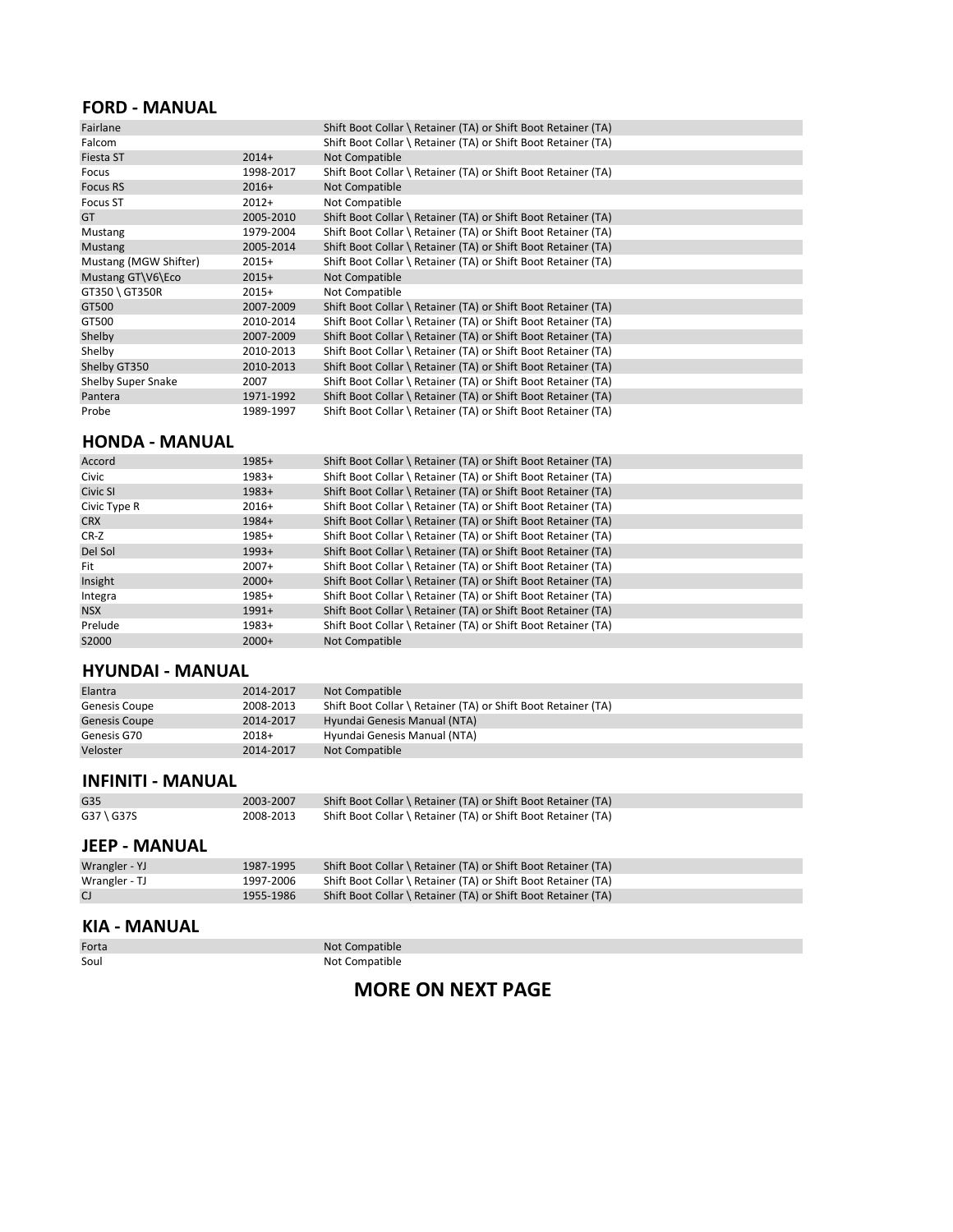#### **LEXUS - MANUAL**

| <b>ES250</b> | 1990-1991 | Shift Boot Collar \ Retainer (TA) or Shift Boot Retainer (TA) |
|--------------|-----------|---------------------------------------------------------------|
| ES300        | 1992-1993 | Shift Boot Collar \ Retainer (TA) or Shift Boot Retainer (TA) |
| <b>IS200</b> |           | Shift Boot Collar \ Retainer (TA) or Shift Boot Retainer (TA) |
| IS250        | 2006-2015 | Shift Boot Collar \ Retainer (TA) or Shift Boot Retainer (TA) |
| <b>IS300</b> | 2001-2006 | Shift Boot Collar \ Retainer (TA) or Shift Boot Retainer (TA) |
| <b>LFA</b>   | 2012      | Shift Boot Collar \ Retainer (TA) or Shift Boot Retainer (TA) |
| <b>SC300</b> | 1992-2000 | Shift Boot Collar \ Retainer (TA) or Shift Boot Retainer (TA) |

#### **LOTUS - MANUAL**

| Elise | 2005-2008 | Shift Boot Collar \ Retainer (TA) or Shift Boot Retainer (TA) |
|-------|-----------|---------------------------------------------------------------|
| Elise | $2009+$   | Shift Boot Collar \ Retainer (TA) or Shift Boot Retainer (TA) |
| Evora | 2010-2017 | Shift Boot Collar \ Retainer (TA) or Shift Boot Retainer (TA) |
| Exige | 2005-2008 | Shift Boot Collar \ Retainer (TA) or Shift Boot Retainer (TA) |
| Exige | $2009+$   | Shift Boot Collar \ Retainer (TA) or Shift Boot Retainer (TA) |

#### **MAZDA - MANUAL**

| Mazda 2             | 2011-2014 | Shift Boot Collar \ Retainer (TA) or Shift Boot Retainer (TA) |
|---------------------|-----------|---------------------------------------------------------------|
| Mazda 3             | $2004+$   | Shift Boot Collar \ Retainer (TA) or Shift Boot Retainer (TA) |
| Mazda 6             | $2003+$   | Shift Boot Collar \ Retainer (TA) or Shift Boot Retainer (TA) |
| Mazdaspeed 3        | $2007+$   | Shift Boot Collar \ Retainer (TA) or Shift Boot Retainer (TA) |
| Mazdaspeed 6        | $2006+$   | Shift Boot Collar \ Retainer (TA) or Shift Boot Retainer (TA) |
| Miata MX-5 NA\NB\NC | 1989-2017 | Shift Boot Collar \ Retainer (TA) or Shift Boot Retainer (TA) |
| Miata MX-5 ND       | $2016+$   | Not Compatible                                                |
| <b>RX-7</b>         | 1978-1985 | Shift Boot Collar \ Retainer (TA) or Shift Boot Retainer (TA) |
| $RX-7$              | $1986+$   | Shift Boot Collar \ Retainer (TA) or Shift Boot Retainer (TA) |
| <b>RX-8</b>         | 2004-2012 | Shift Boot Collar \ Retainer (TA) or Shift Boot Retainer (TA) |

#### **MINI - MANUAL**

| Cooper R50\R52\R53     | 2002-2008 | Shift Boot Collar (NTA) |
|------------------------|-----------|-------------------------|
| Cooper R55\R56\R57\R58 | 2007-2015 | Shift Boot Collar (NTA) |
| Cooper F54\F55\F56\F57 | $2016+$   | Shift Boot Collar (NTA) |
| Clubman                | $2016+$   | Shift Boot Collar (NTA) |
| Countryman             | 2010-2017 | Shift Boot Collar (NTA) |
| Paceman                | 2013-2016 | Shift Boot Collar (NTA) |

#### **MITSUBISHI - MANUAL**

| 3000GT    | 1990-2001 | Shift Boot Collar \ Retainer (TA) or Shift Boot Retainer (TA) |
|-----------|-----------|---------------------------------------------------------------|
|           |           |                                                               |
| Diamante  | 1990-2005 | Shift Boot Collar \ Retainer (TA) or Shift Boot Retainer (TA) |
| Eclipse   | 1989-2012 | Shift Boot Collar \ Retainer (TA) or Shift Boot Retainer (TA) |
| Evolution | 1992-2017 | Shift Boot Collar \ Retainer (TA) or Shift Boot Retainer (TA) |
| Lancer    | 1973-2017 | Shift Boot Collar \ Retainer (TA) or Shift Boot Retainer (TA) |

#### **NISSAN - MANUAL**

| 180sx                | 1989-2005 | Shift Boot Collar \ Retainer (TA) or Shift Boot Retainer (TA) |
|----------------------|-----------|---------------------------------------------------------------|
| 200sx                | 1988-1993 | Shift Boot Collar \ Retainer (TA) or Shift Boot Retainer (TA) |
| 240sx                | 1989-1999 | Shift Boot Collar \ Retainer (TA) or Shift Boot Retainer (TA) |
| 300zx                | 1983-2000 | Shift Boot Collar \ Retainer (TA) or Shift Boot Retainer (TA) |
| 350Z                 | 2003-2009 | Shift Boot Collar \ Retainer (TA) or Shift Boot Retainer (TA) |
| 370Z                 | $2009+$   | Shift Boot Collar \ Retainer (TA) or Shift Boot Retainer (TA) |
| Altima               | $1993+$   | Shift Boot Collar \ Retainer (TA) or Shift Boot Retainer (TA) |
| Maxima               | 1988+     | Shift Boot Collar \ Retainer (TA) or Shift Boot Retainer (TA) |
| Sentra               | $1985+$   | Shift Boot Collar \ Retainer (TA) or Shift Boot Retainer (TA) |
| Silvia               | 1985+     | Shift Boot Collar \ Retainer (TA) or Shift Boot Retainer (TA) |
| Skyline R31\32\33\34 | 1985-2002 | Shift Boot Collar \ Retainer (TA) or Shift Boot Retainer (TA) |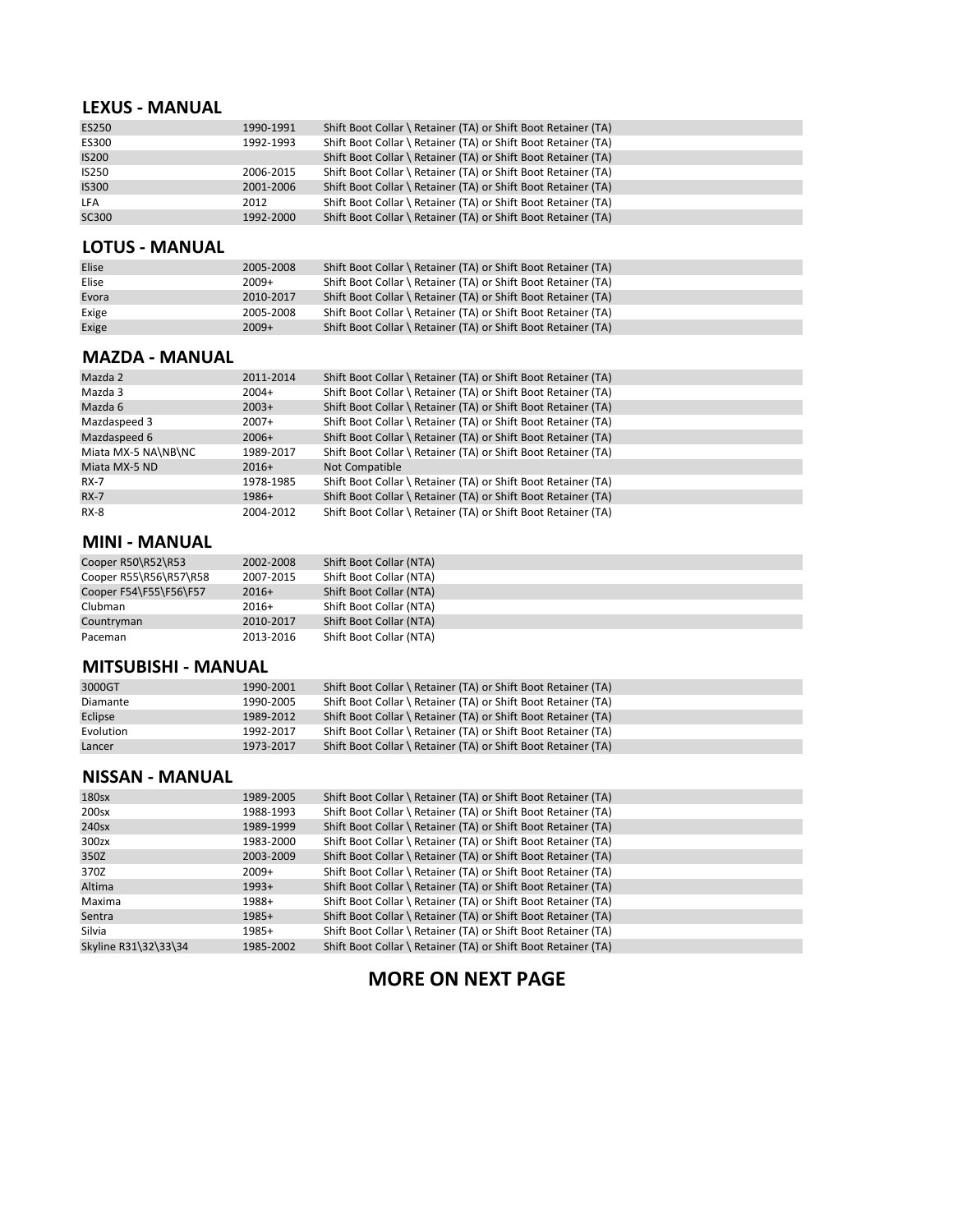#### **PORSCHE - MANUAL**

| 1989-2004 | Shift Boot Collar (NTA) |
|-----------|-------------------------|
| 2005-2011 | Shift Boot Collar (NTA) |
| $2012+$   | Shift Boot Collar (NTA) |
| 1996-2004 | Shift Boot Collar (NTA) |
| 2005-2012 | Shift Boot Collar (NTA) |
| 2013-2016 | Shift Boot Collar (NTA) |
| 2006-2012 | Shift Boot Collar (NTA) |
| 2014-2016 | Shift Boot Collar (NTA) |
| $2017+$   | Shift Boot Collar (NTA) |
| $2017+$   | Shift Boot Collar (NTA) |
|           |                         |

#### **SCION - MANUAL**

| FR-S | $2013+$   | Not Compatible                                                |
|------|-----------|---------------------------------------------------------------|
| tC   | 2005-2010 | Shift Boot Collar \ Retainer (TA) or Shift Boot Retainer (TA) |
| tC   | 2011-2016 | Not Compatible                                                |
| xA   | 2004-2006 | Shift Boot Collar \ Retainer (TA) or Shift Boot Retainer (TA) |
| xB   | 2003-2017 | Shift Boot Collar \ Retainer (TA) or Shift Boot Retainer (TA) |
| xD   | 2008-2014 | Shift Boot Collar \ Retainer (TA) or Shift Boot Retainer (TA) |

**SCION - AUTOMATIC**<br>FR-S 2013+ Shift Boot Collar \ Retainer (TA) or Shift Boot Retainer (TA)

#### **SUBARU - MANUAL**

| Baja       | 2003-2006 | Shift Boot Collar \ Retainer (TA) or Shift Boot Retainer (TA) |
|------------|-----------|---------------------------------------------------------------|
| <b>BRZ</b> | $2013+$   | Not Compatible                                                |
| Crosstrek  | $2013+$   | Not Compatible                                                |
| Forester   | 1998+     | Shift Boot Collar \ Retainer (TA) or Shift Boot Retainer (TA) |
| Impreza    | $1993+$   | Shift Boot Collar \ Retainer (TA) or Shift Boot Retainer (TA) |
| Legacy     | $1993+$   | Shift Boot Collar \ Retainer (TA) or Shift Boot Retainer (TA) |
| Outback    | $2000+$   | Shift Boot Collar \ Retainer (TA) or Shift Boot Retainer (TA) |
| STI \ WRX  | $2002+$   | Not Compatible                                                |
|            |           |                                                               |

# **SUBARU - AUTOMATIC**

2013+ Shift Boot Collar \ Retainer (TA) or Shift Boot Retainer (TA)

#### **TOYOTA - MANUAL**

| 86              | $2013+$   | Not Compatible                                                |
|-----------------|-----------|---------------------------------------------------------------|
| Corolla         | $2018+$   | Not Compatible                                                |
| Celica          | 1973-2005 | Shift Boot Collar \ Retainer (TA) or Shift Boot Retainer (TA) |
| MR <sub>2</sub> | 1984-2007 | Shift Boot Collar \ Retainer (TA) or Shift Boot Retainer (TA) |
| Supra           | 1978-2002 | Shift Boot Collar \ Retainer (TA) or Shift Boot Retainer (TA) |
| Yaris GR        | $2020+$   | Not Compatible                                                |
| Tacoma          |           | Shift Boot Collar \ Retainer (TA) or Shift Boot Retainer (TA) |
| Tundra          |           | Shift Boot Collar \ Retainer (TA) or Shift Boot Retainer (TA) |
| 4 Runner        |           | Shift Boot Collar \ Retainer (TA) or Shift Boot Retainer (TA) |
|                 |           |                                                               |

#### **TOYOTA - AUTOMATIC**

| $2013+$ | Shift Boot Collar \ Retainer (TA) or Shift Boot Retainer (TA) |
|---------|---------------------------------------------------------------|
|         | Shift Boot Collar \ Retainer (TA) or Shift Boot Retainer (TA) |
|         | Shift Boot Collar \ Retainer (TA) or Shift Boot Retainer (TA) |
|         | Shift Boot Collar \ Retainer (TA) or Shift Boot Retainer (TA) |
|         | Shift Boot Collar \ Retainer (TA) or Shift Boot Retainer (TA) |
|         |                                                               |